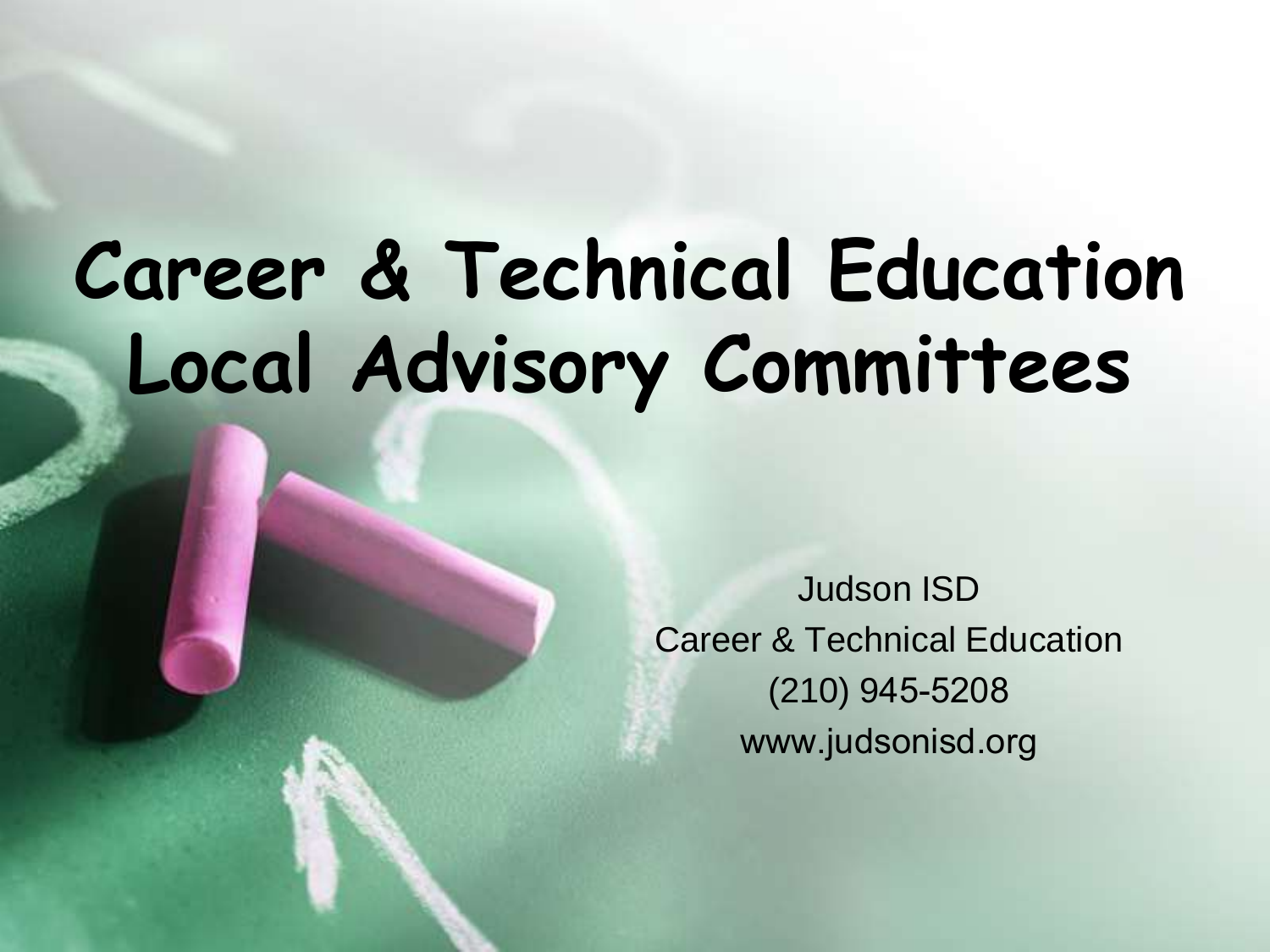# **Local Advisory Committees**

• What are they?

• Why are they important?

• What should they look like?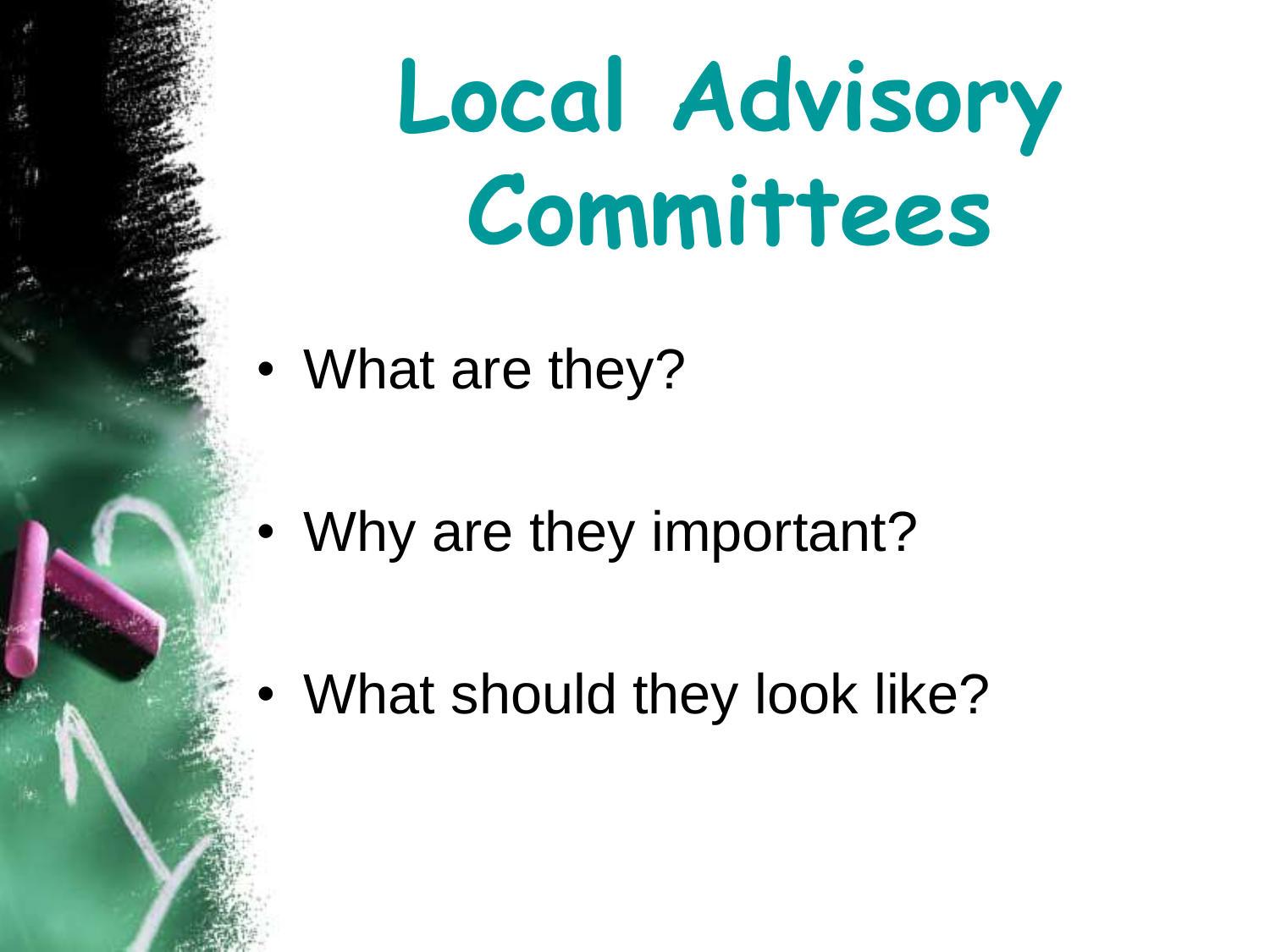# **What are They?**

- Business, industry, the professions, and labor continually seek ways to bring about desired changes in the workplace.
- Their points of view are crucial to the design, implementation, evaluation, and revision of successful career and technology education programs.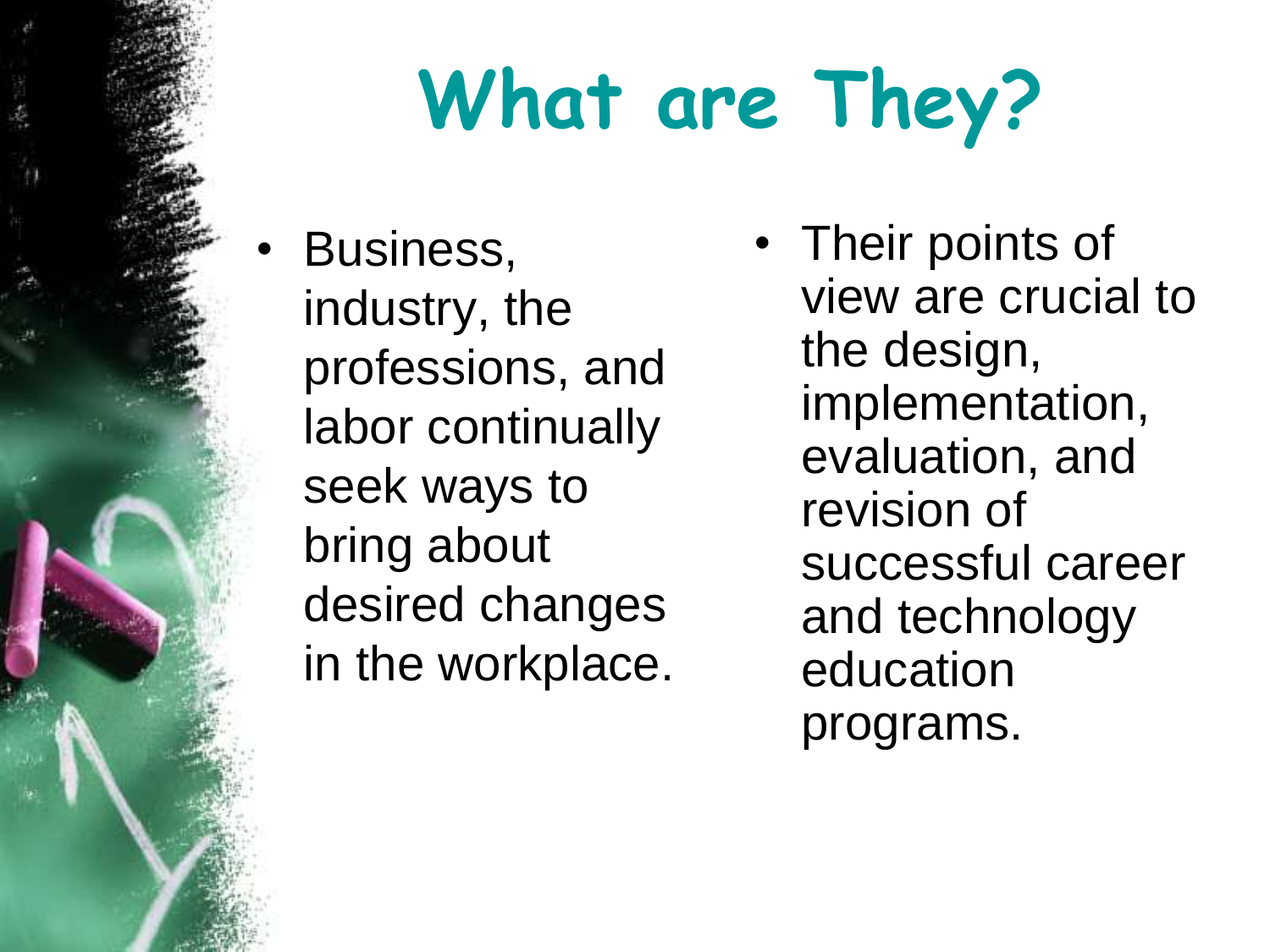- Local advisory committees provide the means for a CTE curriculum to remain relevant to business and industry needs.
- Relevance of instruction is the school's assurance that graduates will be capable of performing entrylevel job skills.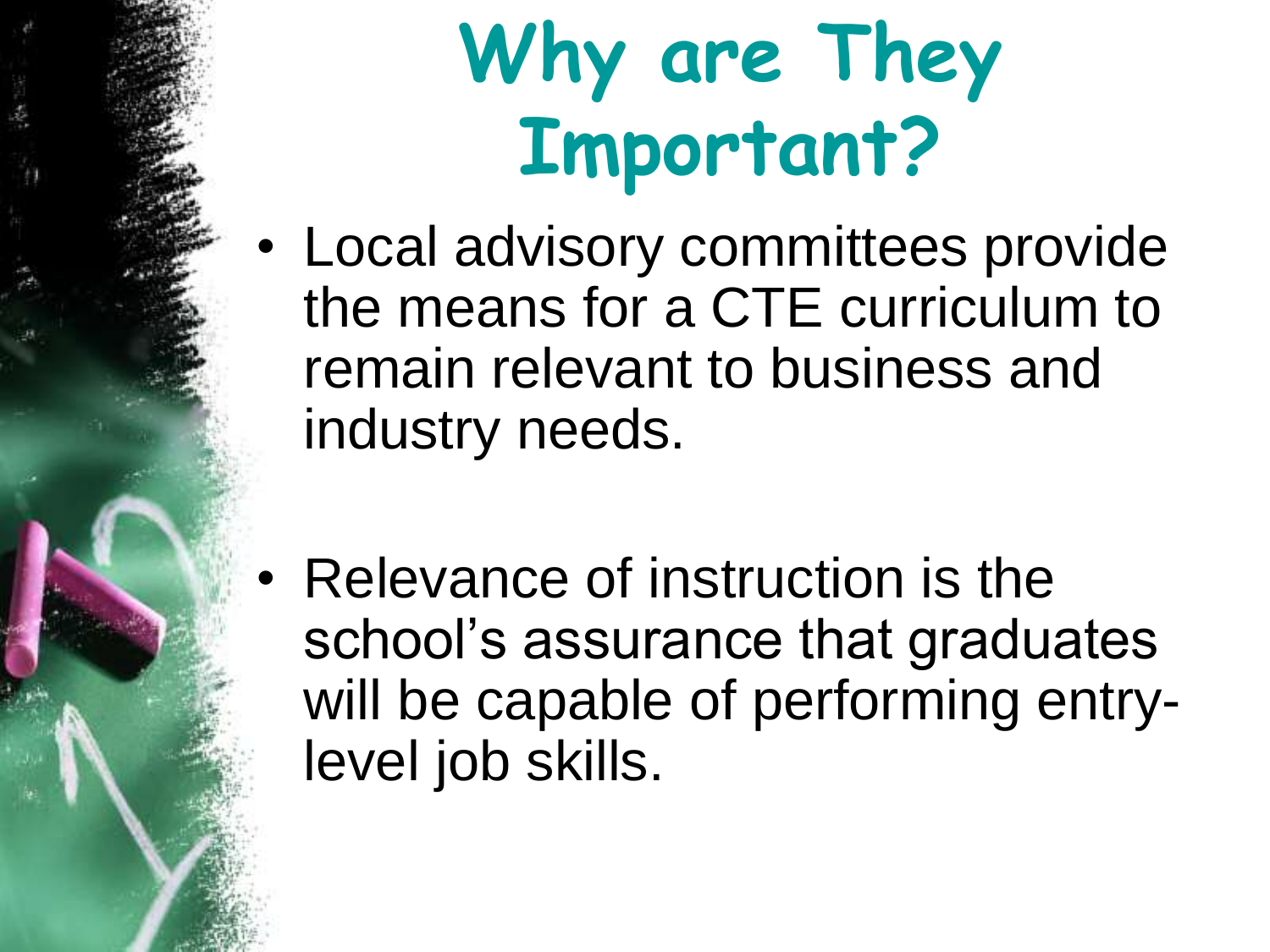## **What are They?**

- …a group of employers and employees from outside the field of education who advise educators on the establishment and maintenance of CTE programs
- Can be called a "Council" or a "Committee".
- The terms are interchangeable.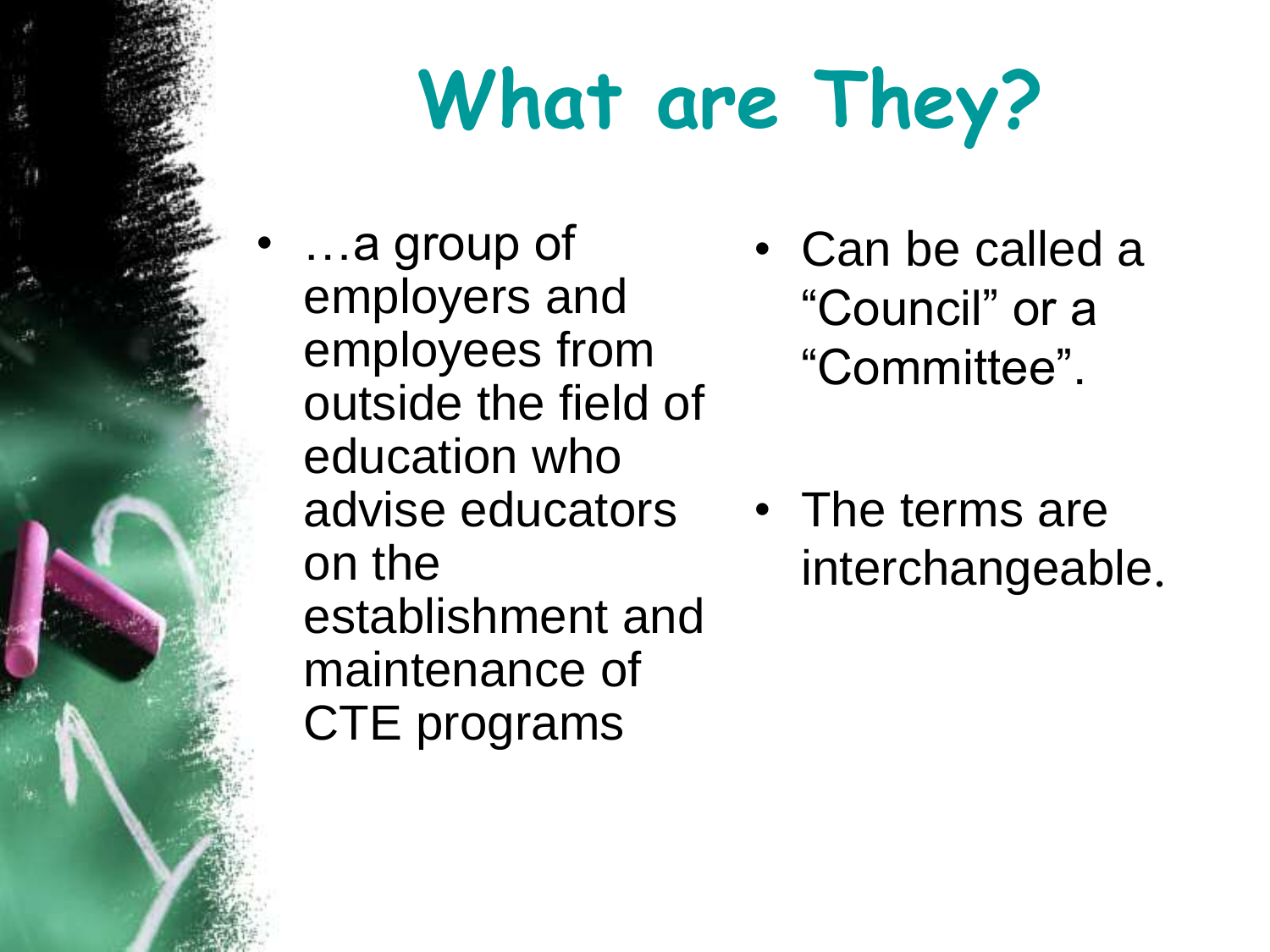• Advisory committee members who become familiar with CTE programs, and who are themselves employed in the field as well as being a potential employer of graduates, have a unique perspective of a training program.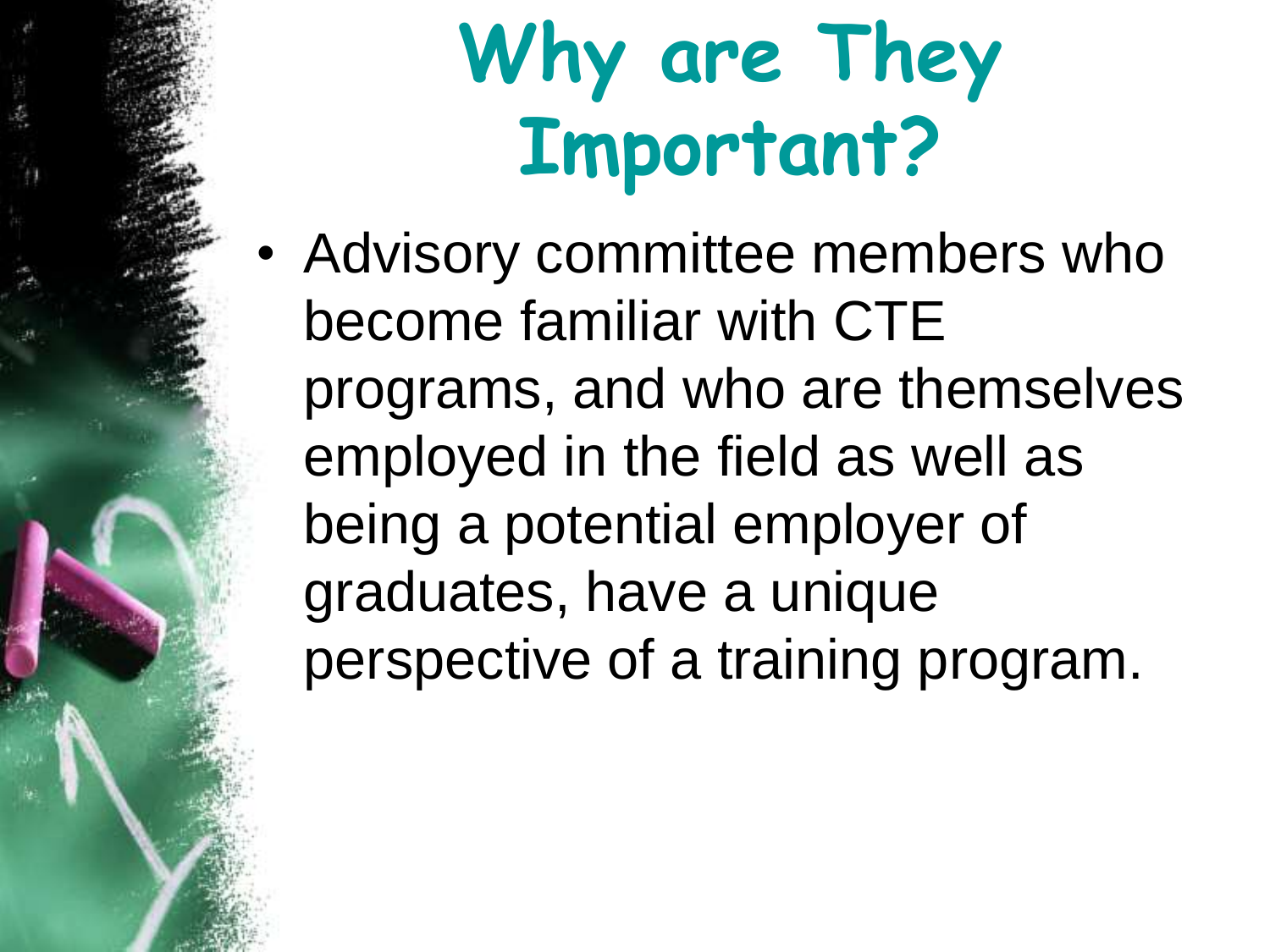• They can provide an informed viewpoint that is invaluable to the educational process.

• Local advisory committees create partnerships between CTE programs and the industries they serve.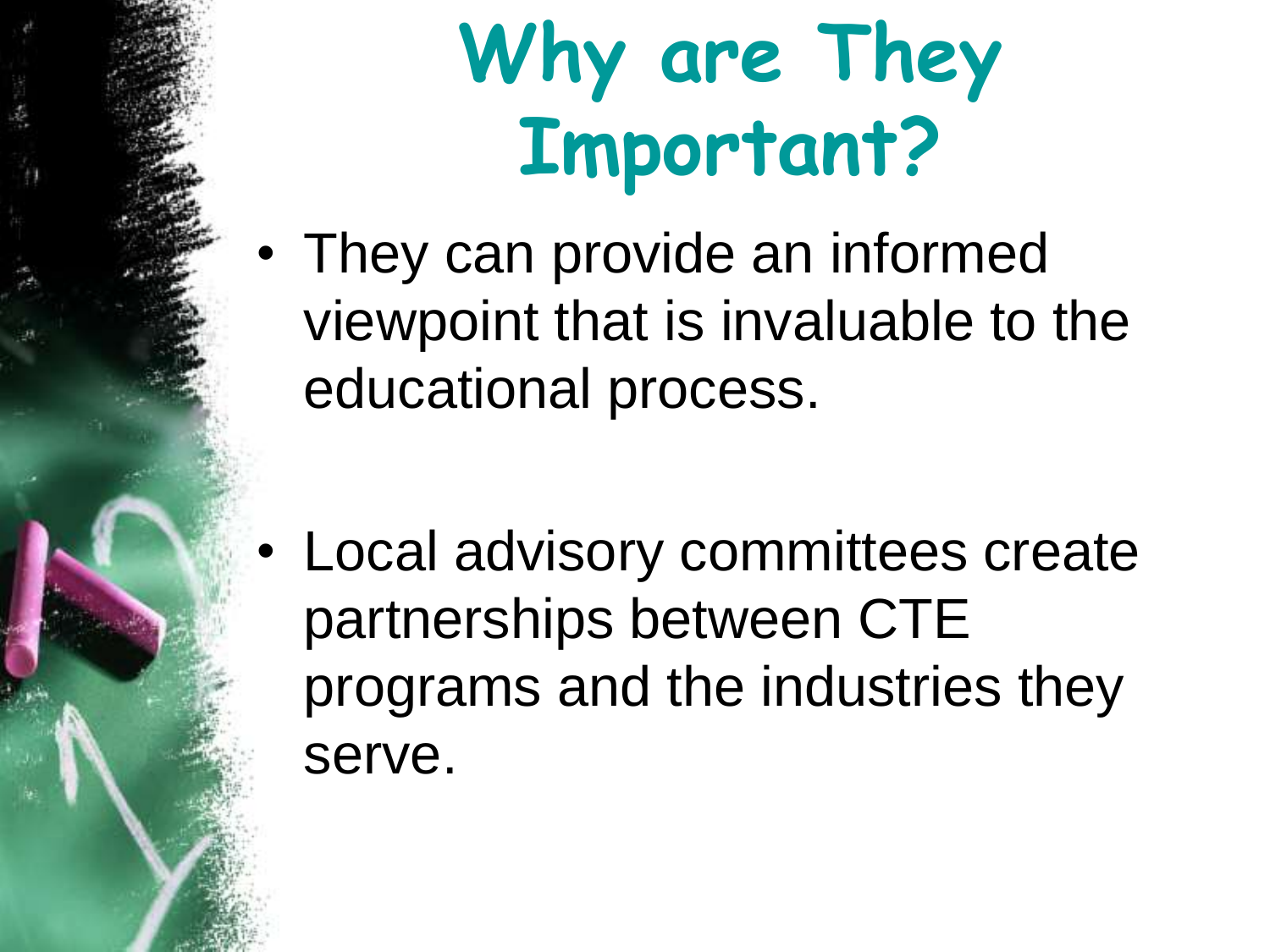• Citizens who are involved in the operation of their schools and school personnel are better able to understand the needs of the occupations being served.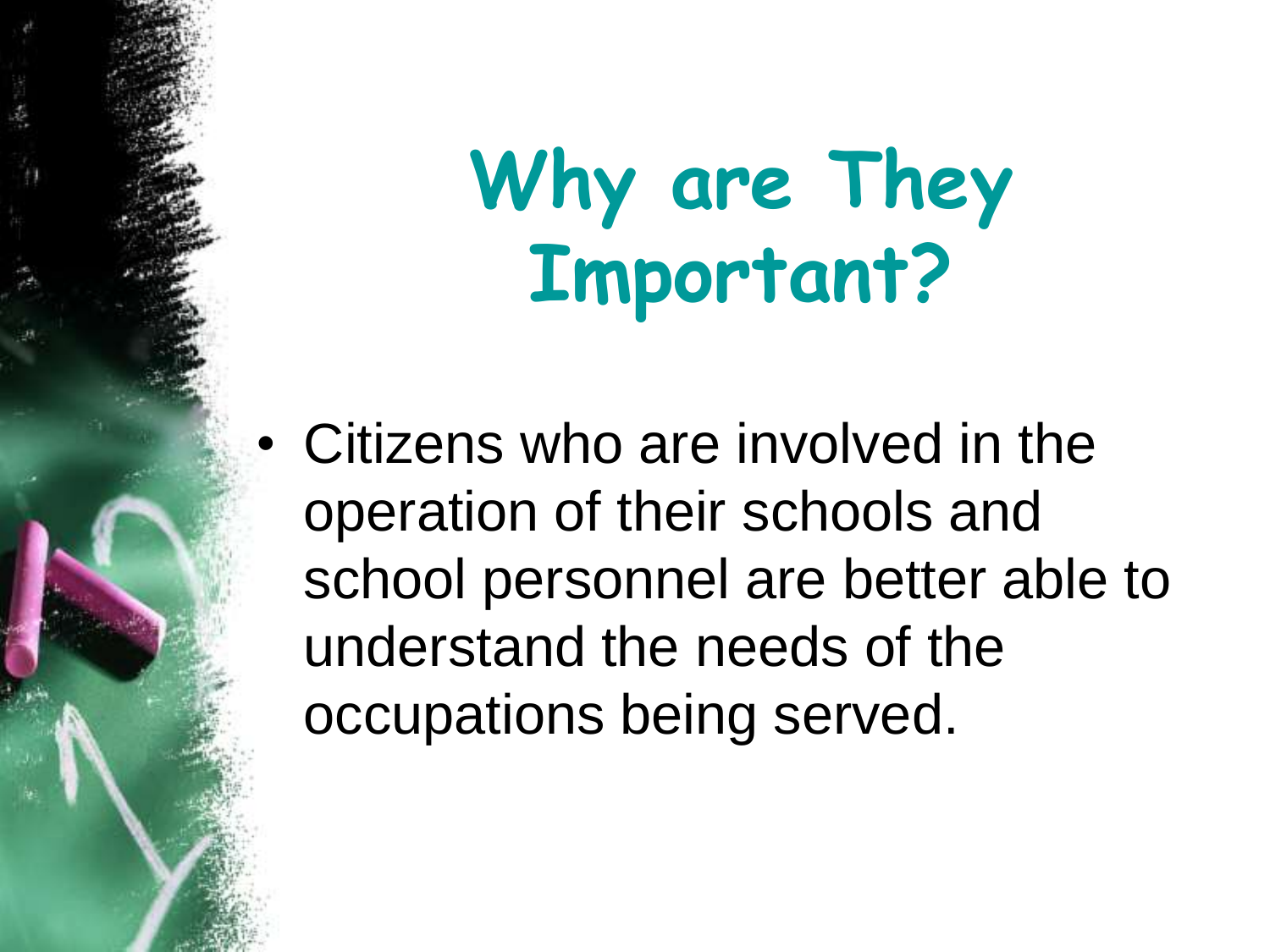• Local advisory committees promote public awareness of CTE programs. Community members are given the opportunity to become familiar with all the programs offered by a school district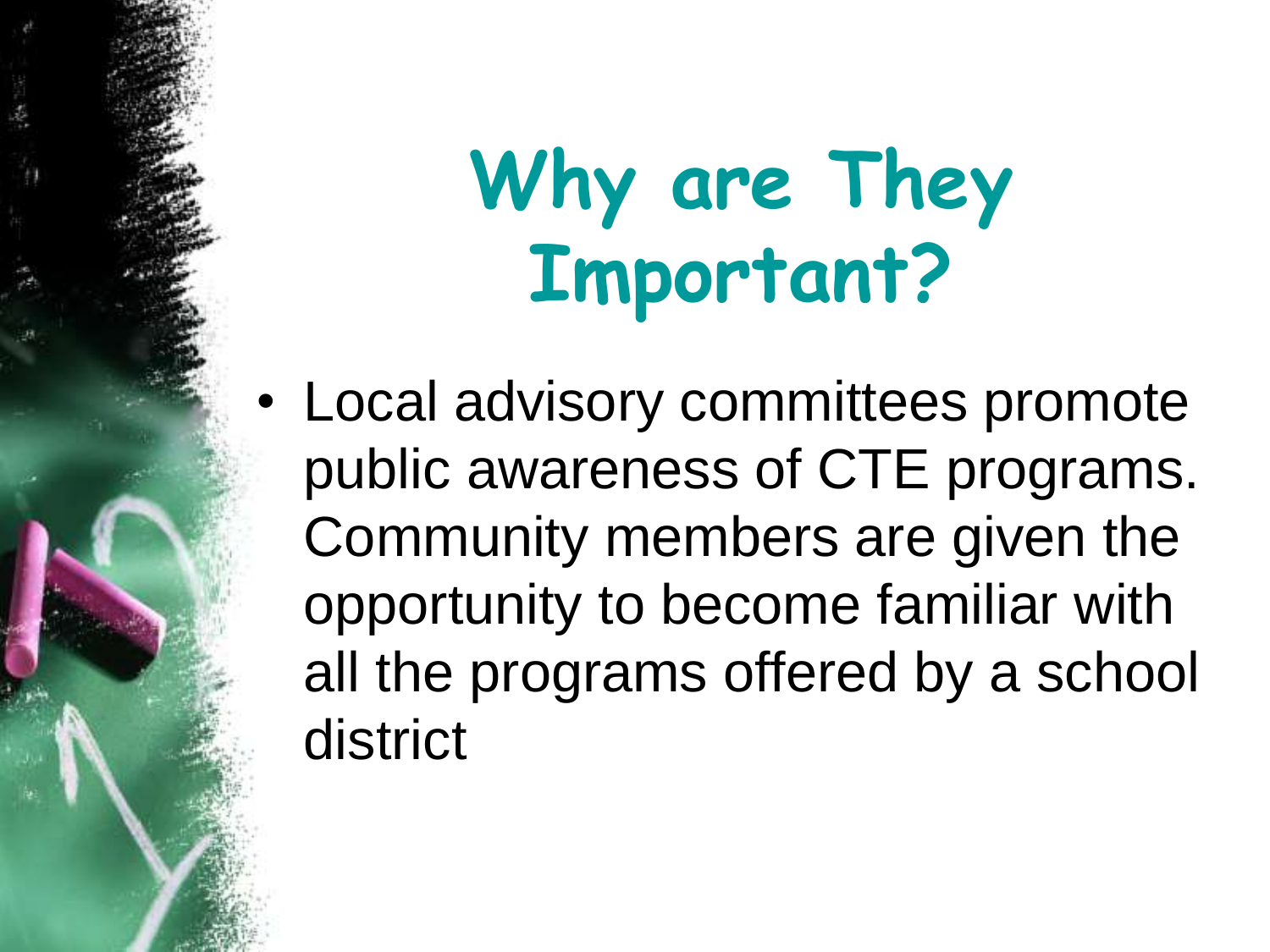• Public Relations: Both formally and informally, advisory committee members communicate the operation of CTE programs to others in the community.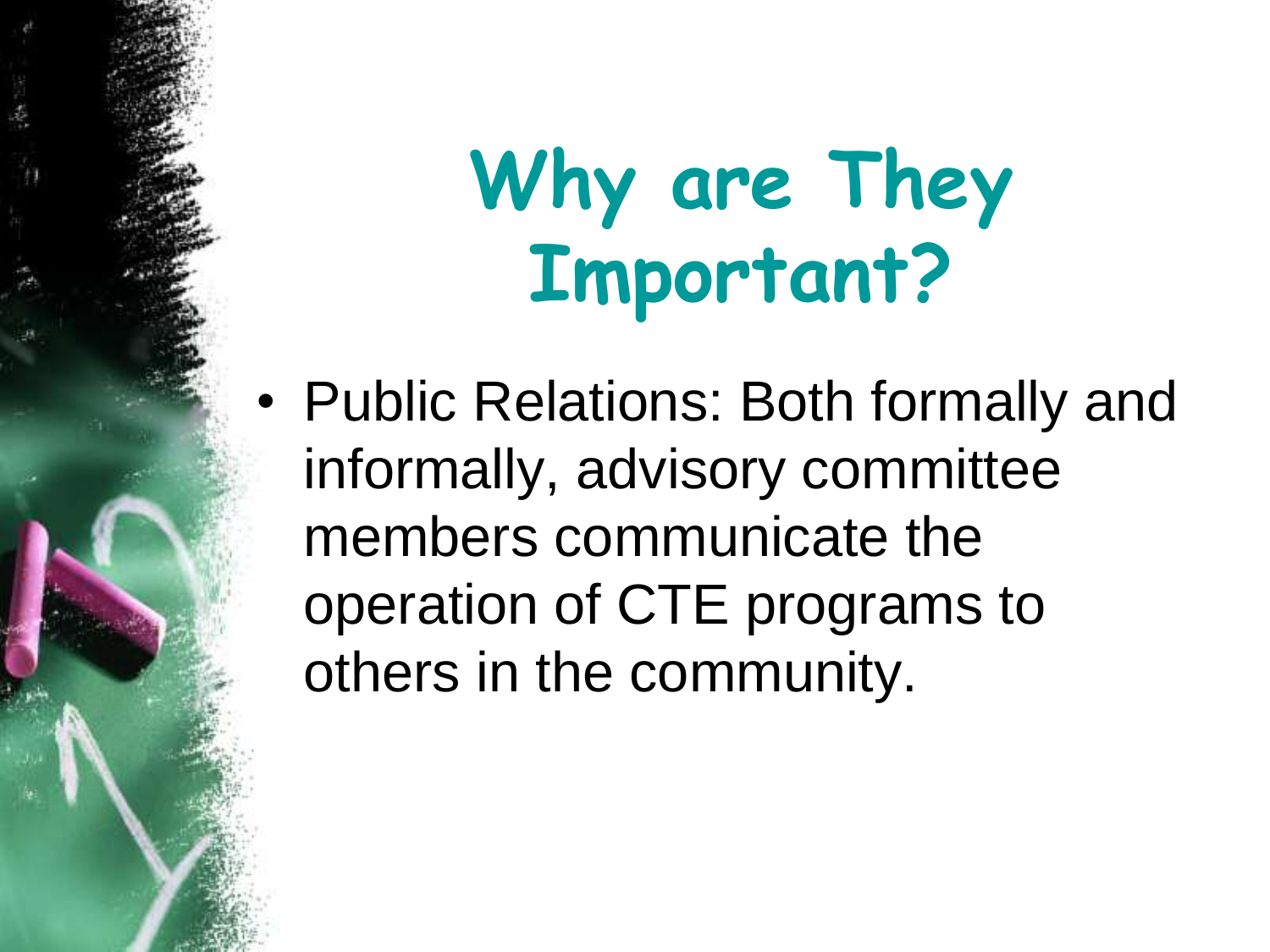### **What Should They Look Like?**

- Two Types of Advisory **Committees**
- Local Program Advisory **Committees**
- District-Wide CTE Advisory Committee (also known as B.E.S.T. **Committee**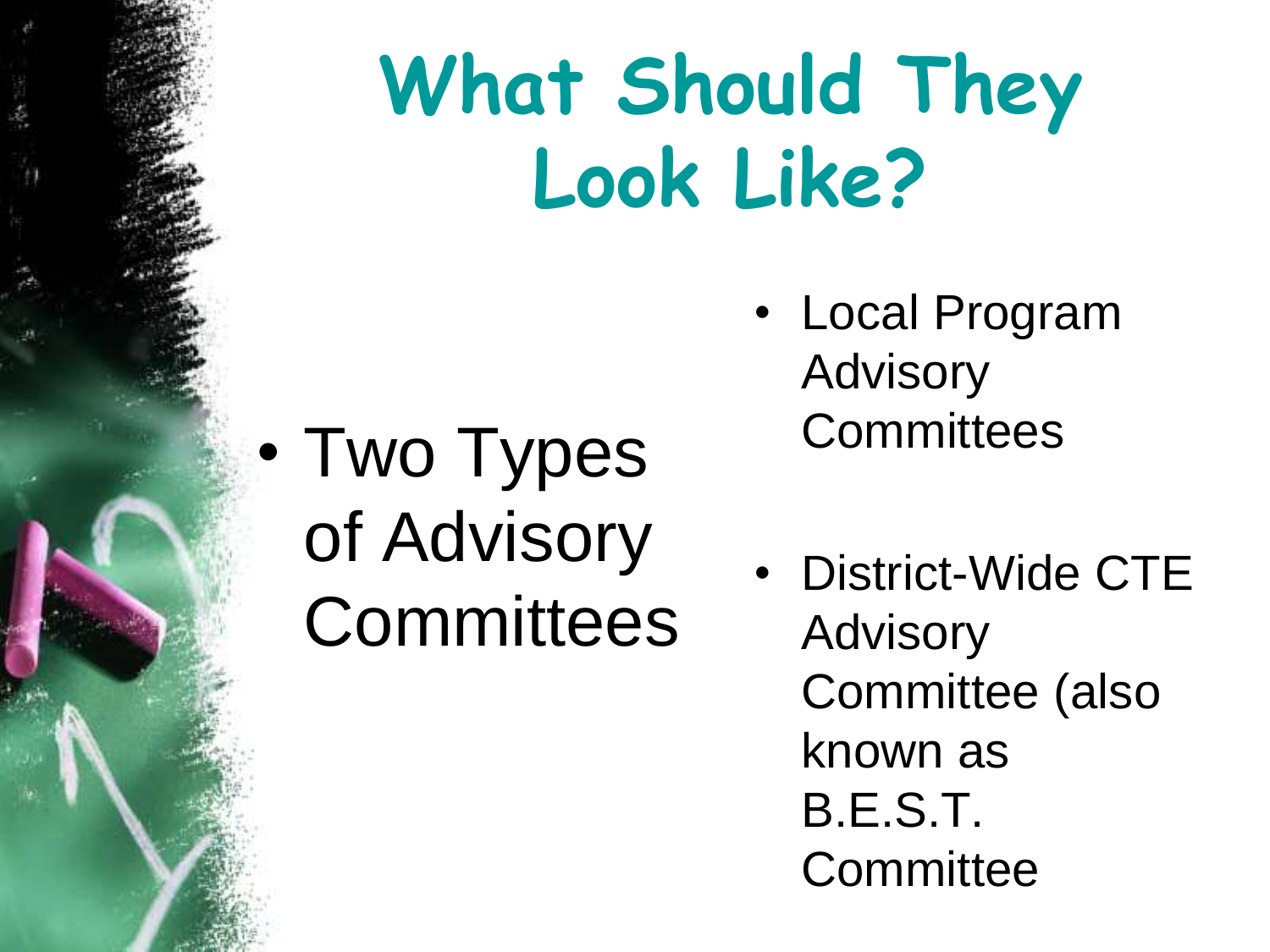**B.E.S.T. Committee**

- **B**usiness **E**ducation **S**uccess **T**eam
- Provide direction for the entire CTE program in a school district.
- Assist the school/district in developing long range plans/goals and recommends the overall CTE program design.
- Members are representative of the occupations and demographics present in the community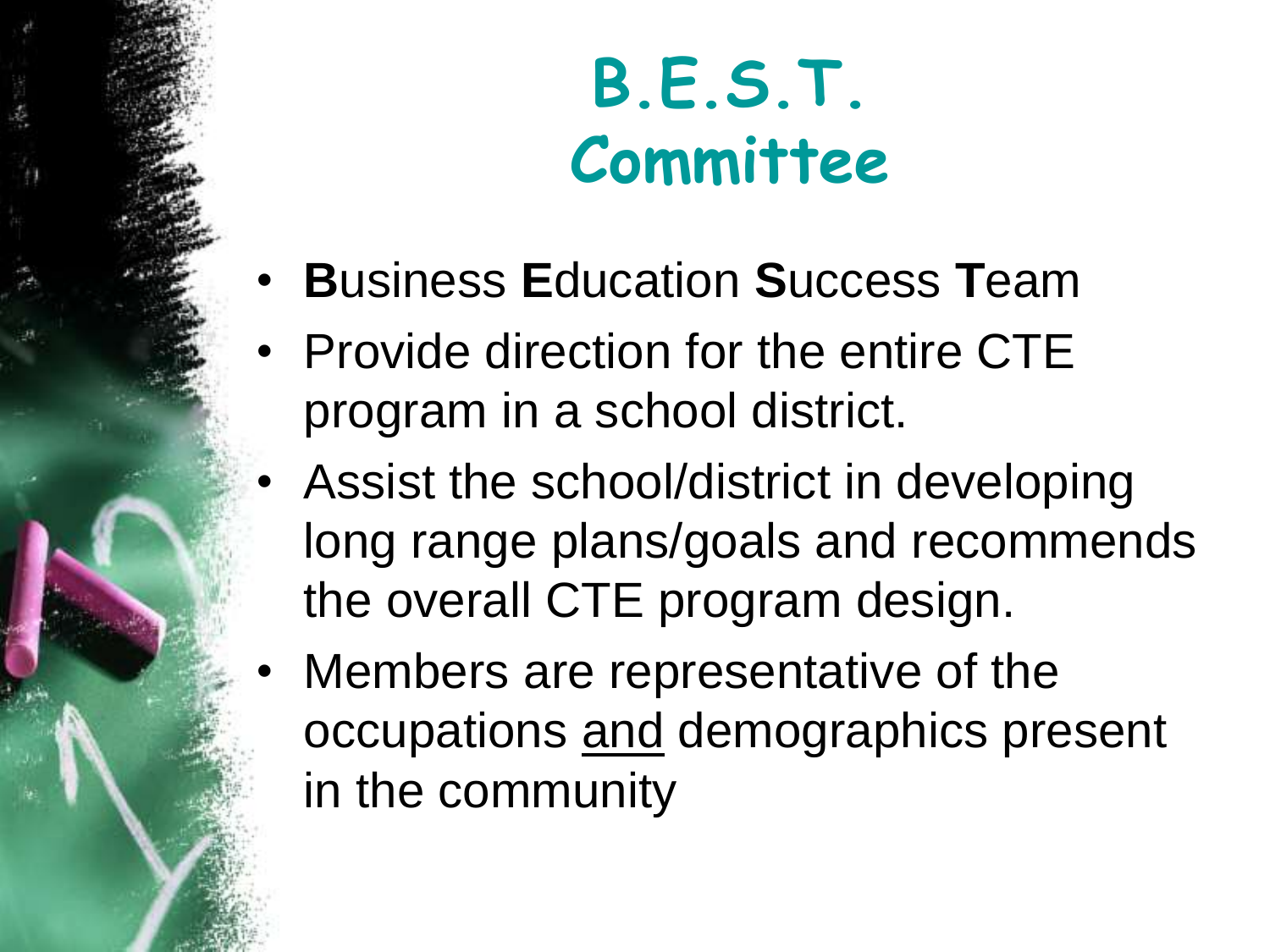### **Local Advisory Committee**

- The local advisory committee serves single career clusters, program or occupational area
- The local advisory committee may be formed for one school or may serve one cluster or occupational area for the entire district.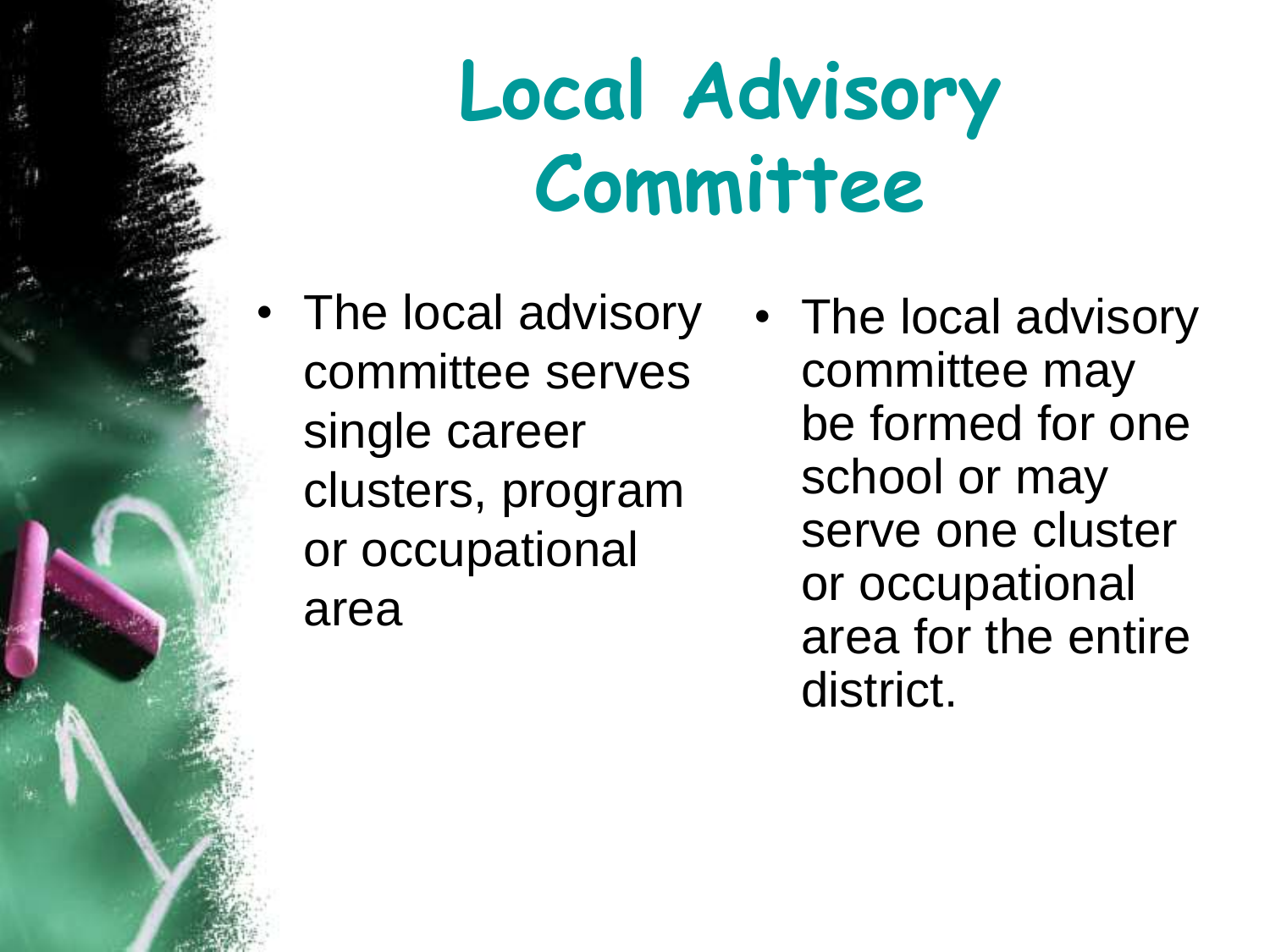### **Local Advisory Committee**

- The local advisory committee offers specific advise on the needs of business and industry being served by the programs.
- And ensures that the CTE programs or cluster they represent stay current with industry needs.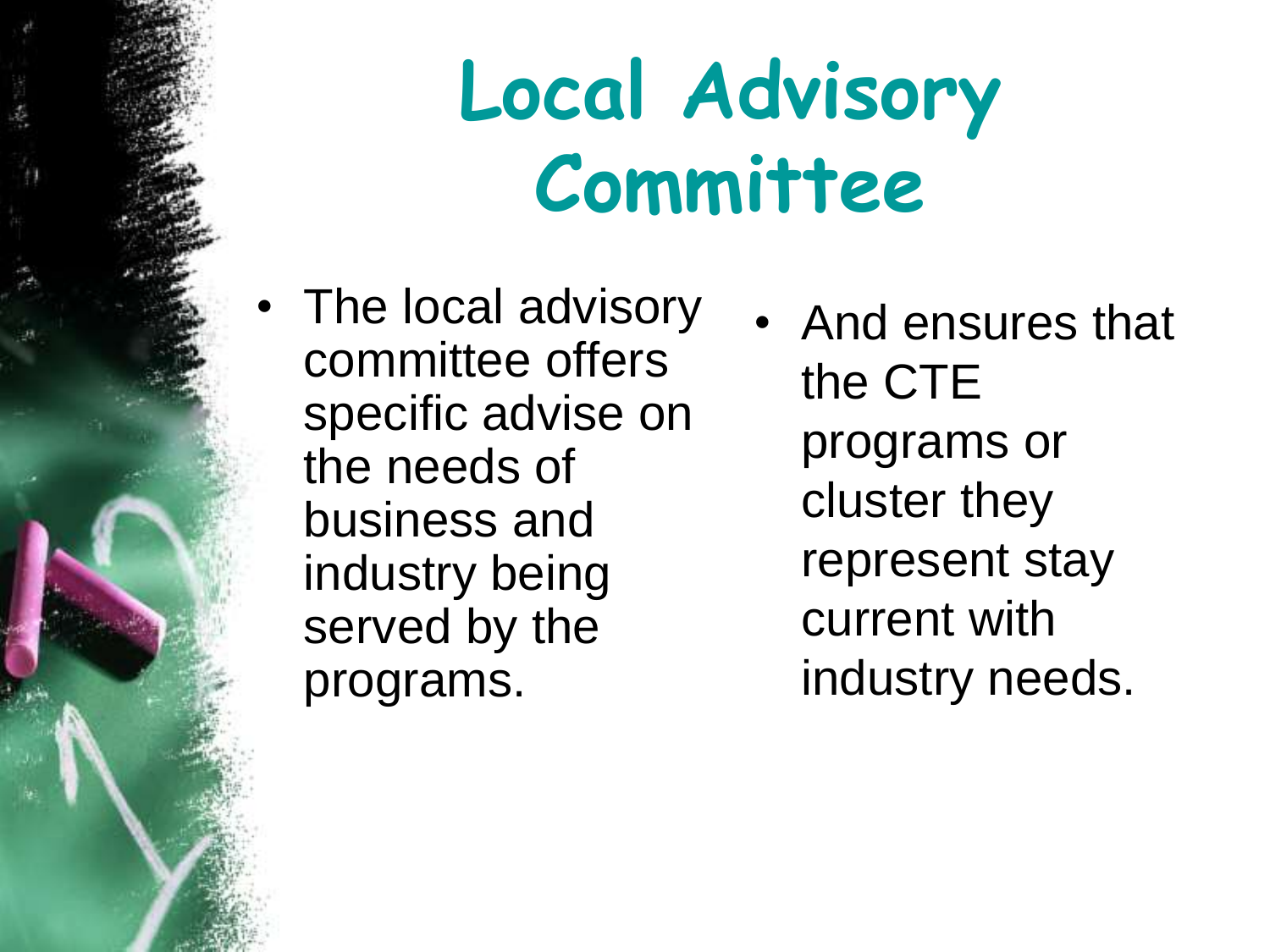### **Local Advisory Committee**

• Sometimes referred to as "Program" Advisory **Committee** 

In large schools districts, program advisory committees may act as "committees" of the BEST **Committee**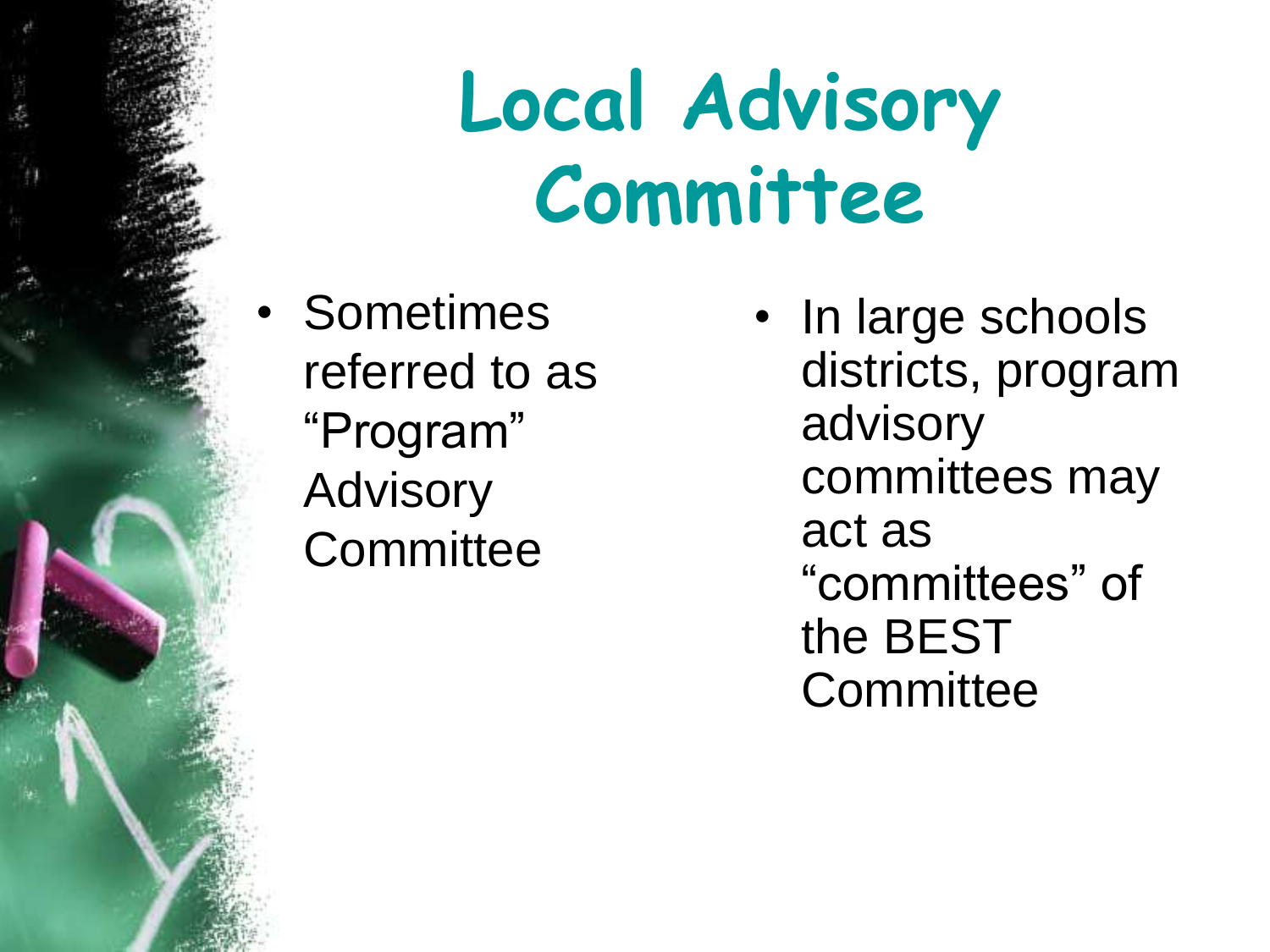#### **Effective Use of Advisory Committees**

- Effective utilization of advisory committees is a key element to the success of any CTE program.
- Although an advisory committee can have significant influence on decisions affecting CTE programs, its members must clearly understand that their role is that of an advisor, not an administrator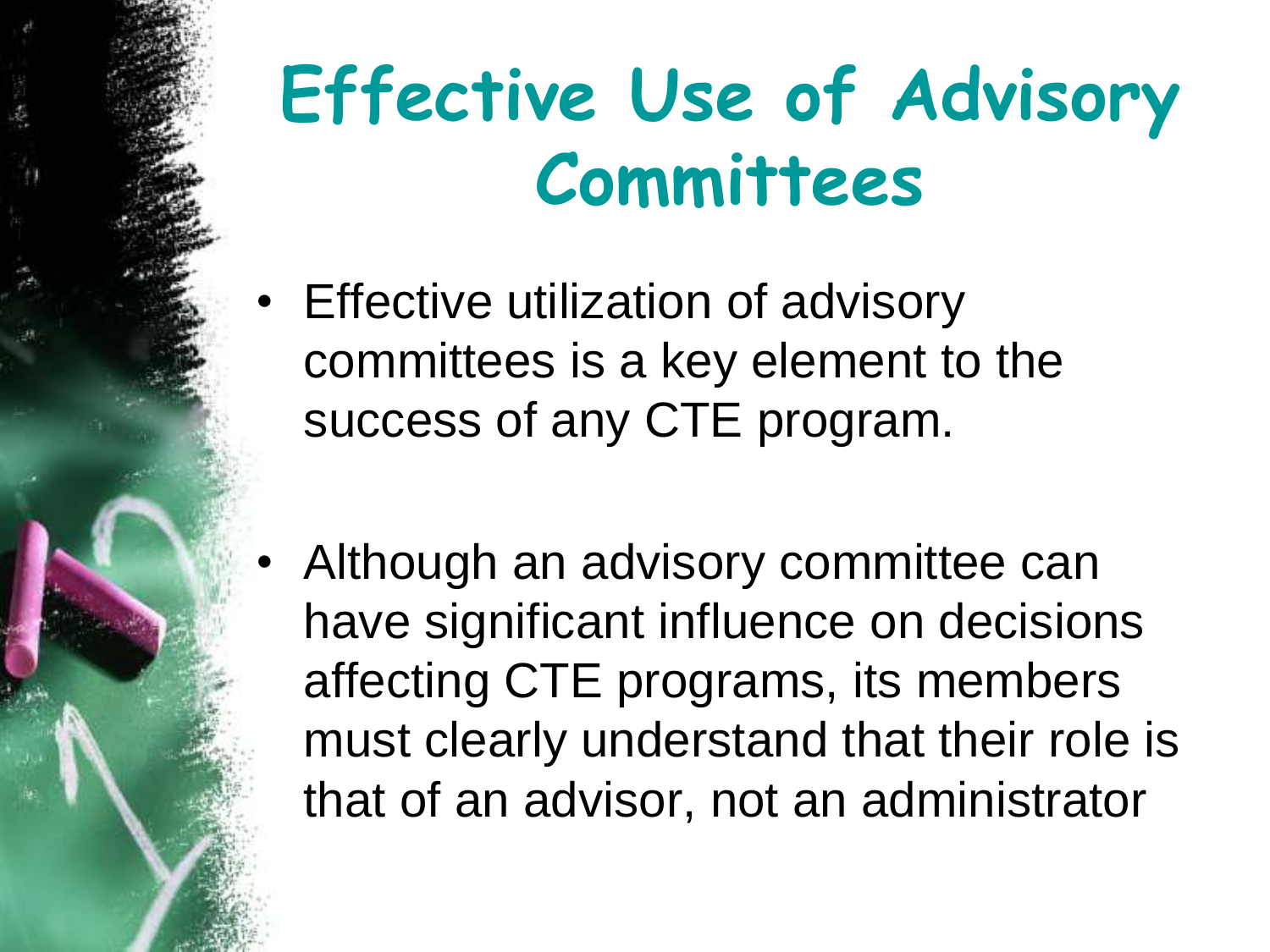• Establish an advisory committee

• Maintain a desired relationship with that advisory committee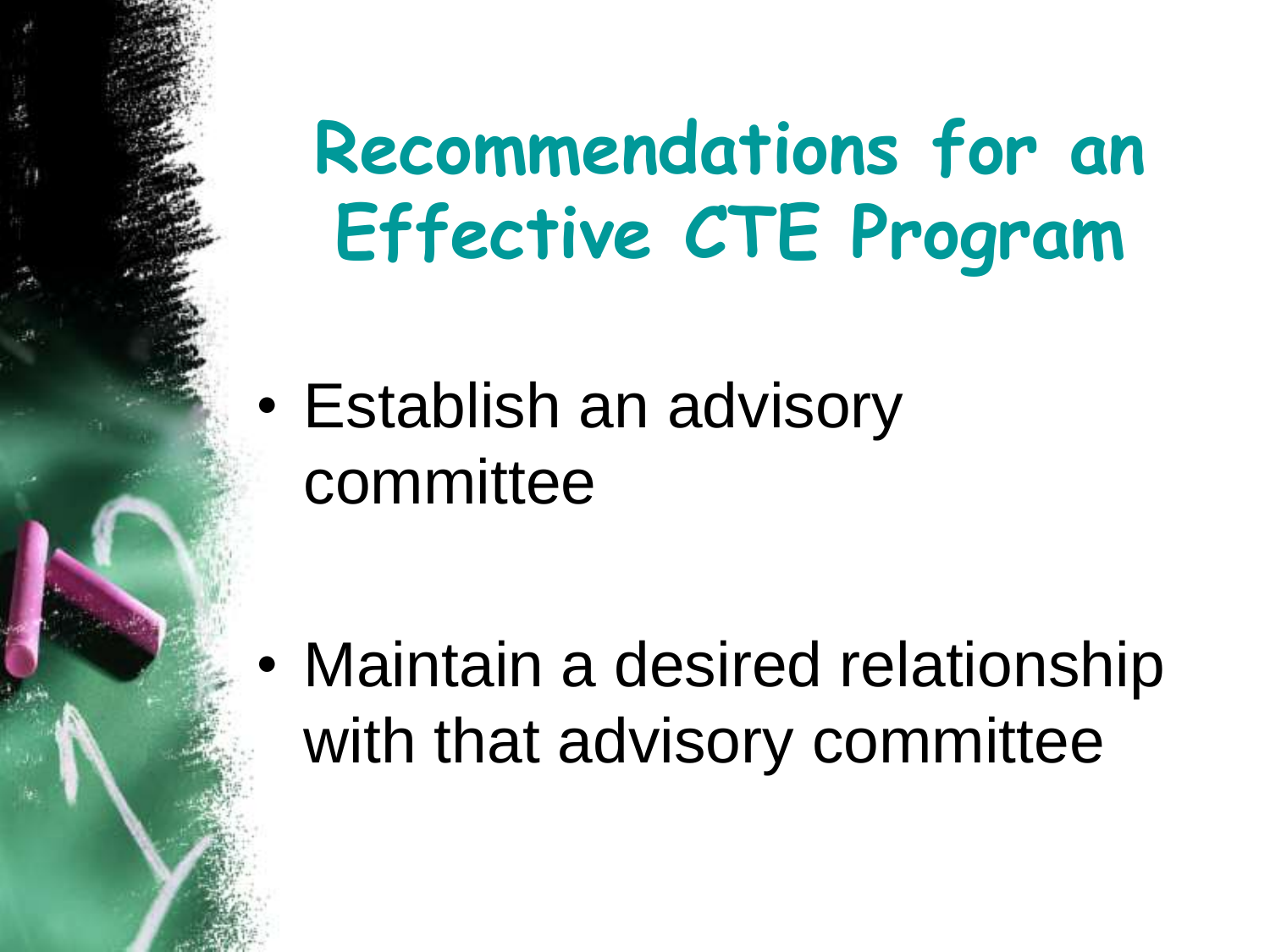• A successful advisory committee will depend on your attitude and efforts

• Be clear in your expectations and constant in your communication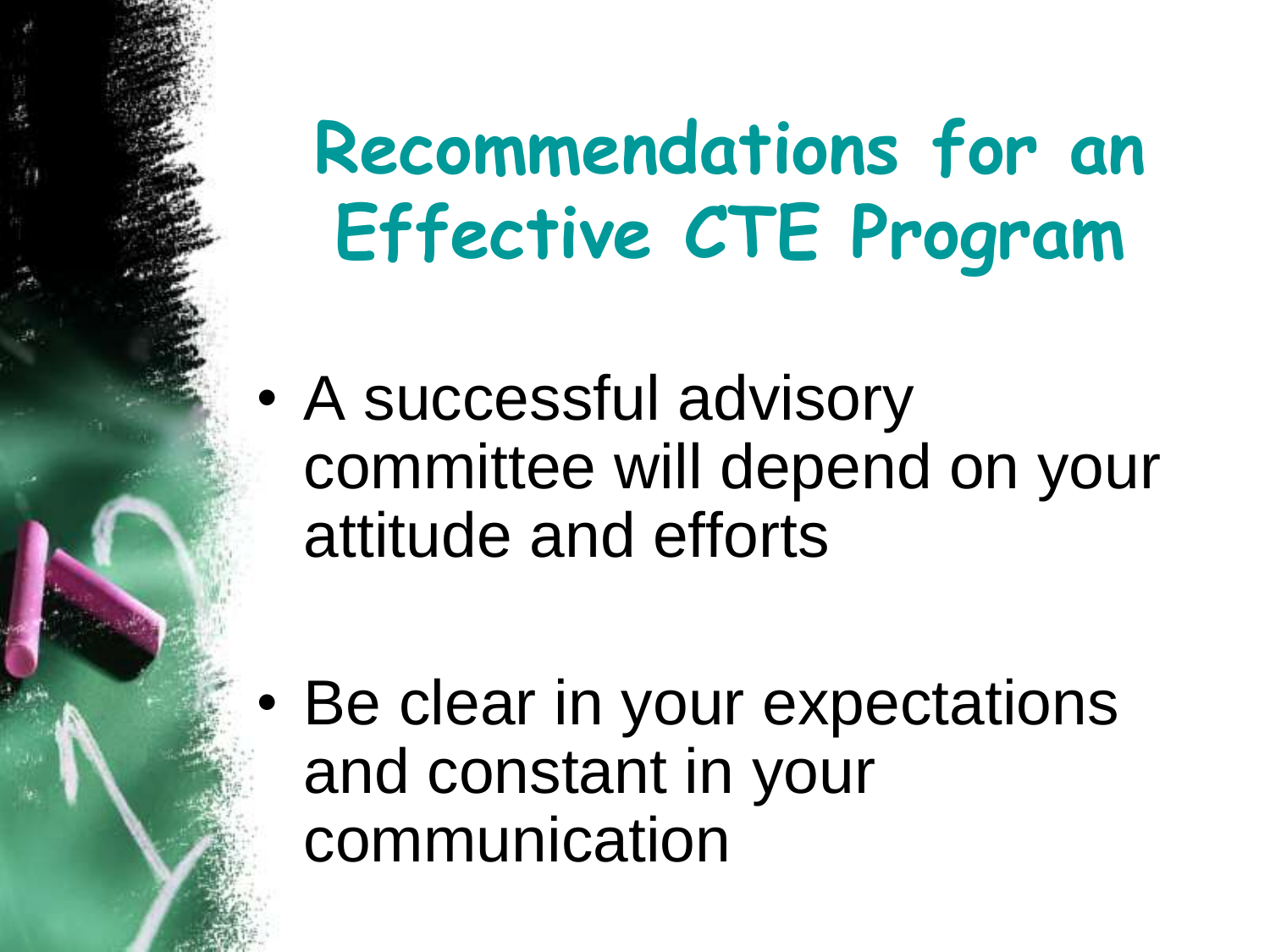• Listen with an open mind

• Include school leaders in the dialog and recommendations